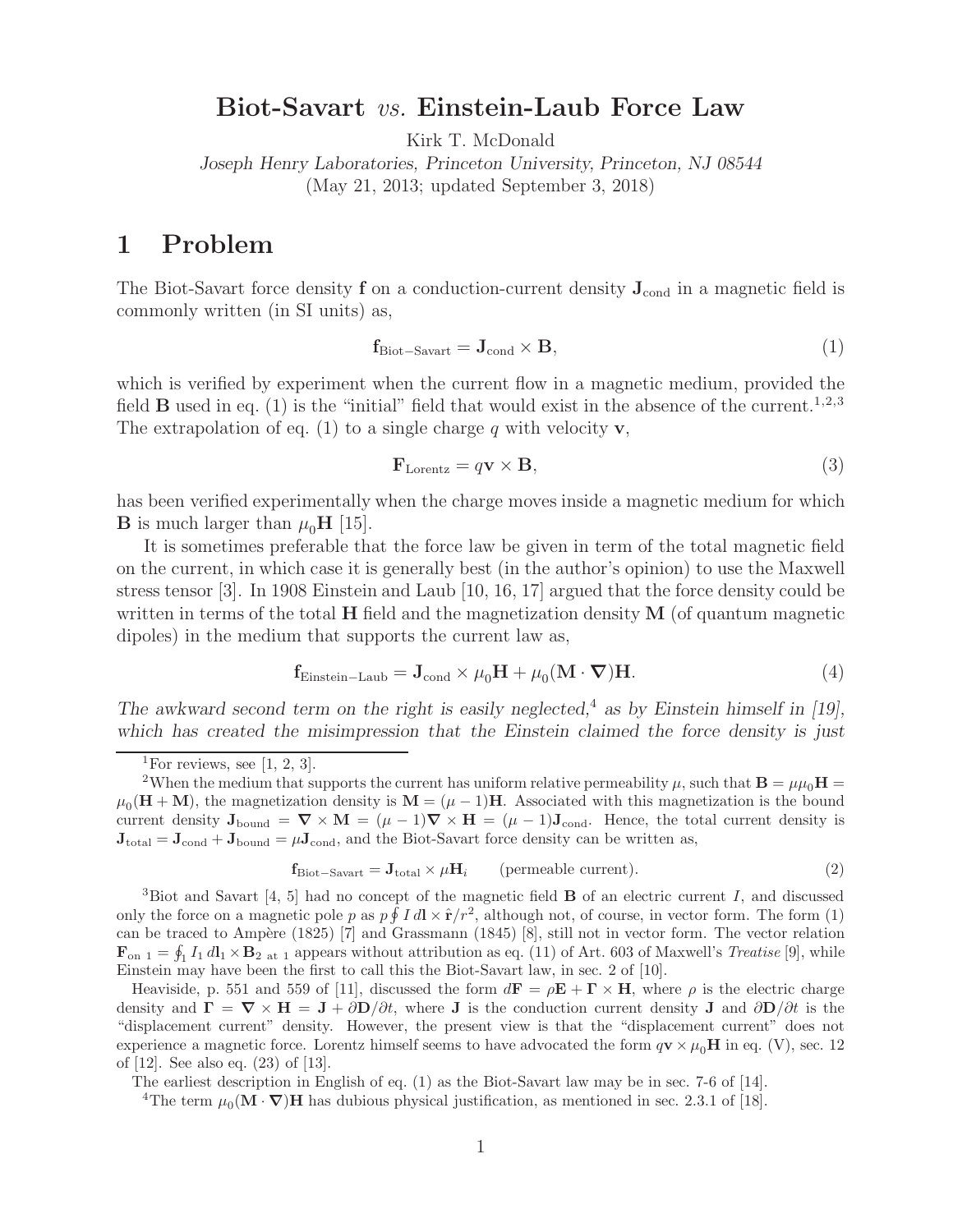$J_{\text{cond}} \times \mu_0 H$ , which conflicts with experiment [1]. Also, it might be supposed that the *extrapolation of the Einstein-Laub force law (4) to a "point" charge q is*  $\mathbf{F}_{E-L} = q\mathbf{v} \times \mu_0 \mathbf{H}$ , *which conflicts with experiment [15]; however, the* **H***-field in eq. (4) is that inside the current, rather than in the surrounding medium, so when extrapolating to a single charge we must make the convention that "inside" the point charge (with unit relative permeability) the* **H**-field is actually  $B/\mu_0$  of the surrounding medium, such that the Lorentz law (3) still *applies.*

Einstein and Laub (rightly) considered that valid force densities for steady currents (in the absence of electric fields) must predict that a system exerts no net force on itself.<sup>5,6</sup> Using forms (1) and (4), deduce the total force per unit length on a straight, current-carrying wire with permanent magnetization **M** perpendicular to the axis of the wire.

Also, deduce the force per unit length on a permeable, current-carrying wire in an external, transverse magnetic field using forms (1) and (4).

Can the conduction current be replaced by an effective magnetization in eq. (4)?

## **2 Solution**

*Aspects of the following were discussed by Gans in 1911 [24].*

#### **2.1 Self Force of a Permanently Magnetized Wire**

In the absence of the wire the "initial" fields are zero, so form (1) immediately predicts there to be zero self force on the wire.

The wire has radius a, carries total current I and lies along the  $z$ -axis. The permanent magnetization **M** is taken to be in the x-direction. The medium surrounding the wire has relative permeability  $\mu$ .

The conduction-current density inside the wire is,

$$
\mathbf{J}_C(r < a) = \frac{I}{\pi a^2},\tag{5}
$$

and the azimuthal magnetic field due to this current follows from Ampère's law as,

$$
\mathbf{B}_{C}(r < a) = \mu_{0}\mathbf{H}_{C}(r < a) = \frac{\mu_{0}Ir}{2\pi a^{2}}\hat{\boldsymbol{\theta}} = \frac{\mu_{0}I}{2\pi a^{2}}(-y\hat{\mathbf{x}} + x\hat{\mathbf{y}}),
$$
(6)

in a cylindrical coordinate system  $(r, \theta, z)$ . The total force on the conduction current due to its own magnetic field is zero according to either of the force laws (1)-(4).

<sup>5</sup>Systems in which both electric and magnetic fields are present can exhibit nonzero self electromagnetic forces [20], in which cases one must consider electromagnetic-field momentum, and even so-called "hidden"mechanical momentum to avoid "bootstrap spaceships" [21, 22].

<sup>&</sup>lt;sup>6</sup>Accelerated charges can be subject to the so-called radiation-reaction force  $q^2\ddot{v}/2c^2$ , which is a self force (first noted by Lorentz [23], and so should be considered as part of the "Lorentz force law"). Not all accelerated charges are subject to the radiation reaction force, since interference of the fields of the various charges may cancel the total radiation, as for steady current loops. Also, a uniformly accelerated charge (which is a kind of steady motion) famously experiences no self/radiation-reaction force.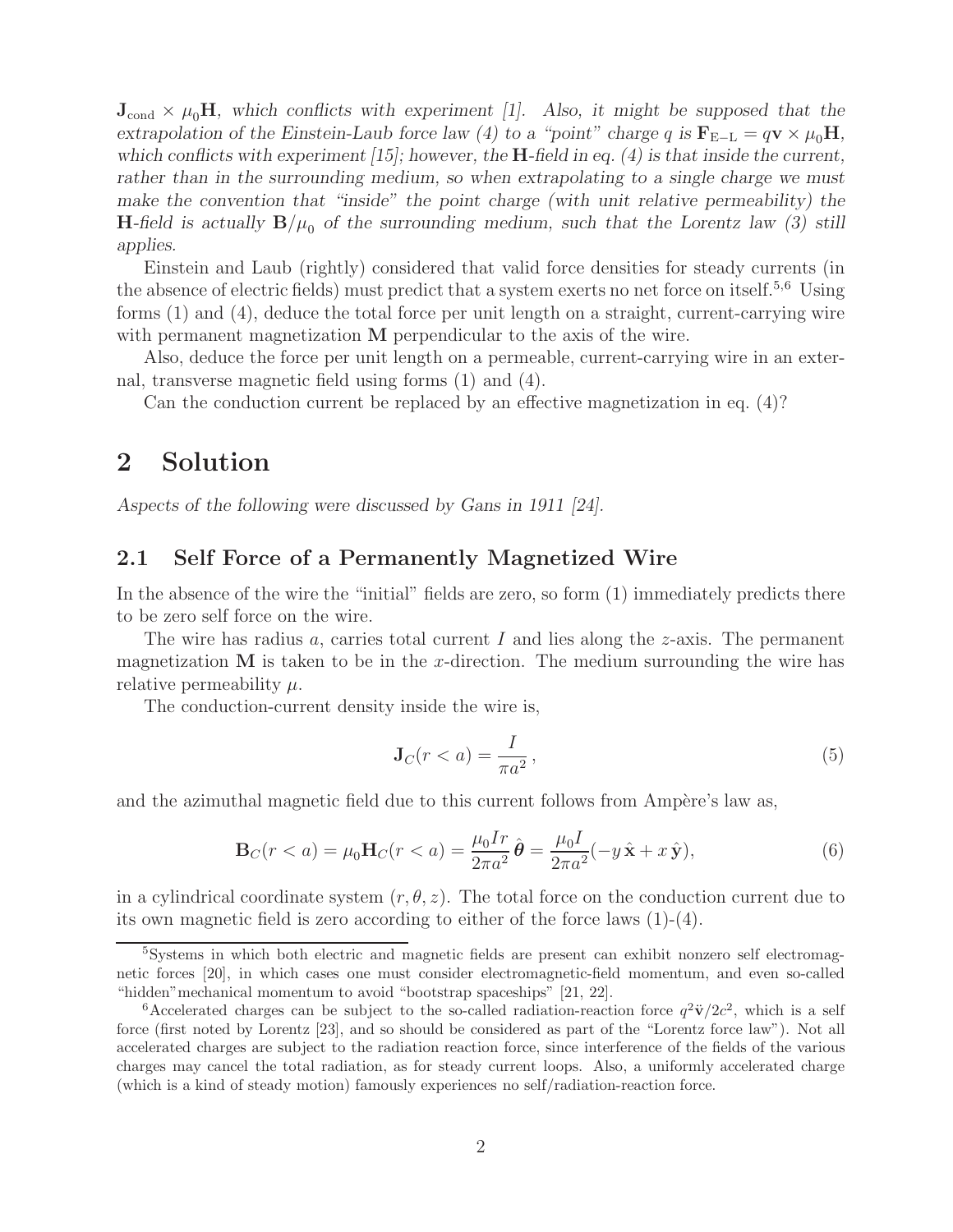To compute the fields  $\mathbf{B}_M/\mu_0 = \mathbf{H}_M + \mathbf{M}$  due to the permanent magnetization  $\mathbf{M}(r <$  $a) = M \hat{\mathbf{x}}$  we note that  $\nabla \cdot \mathbf{B}_M/\mu_0 = 0 = \nabla \cdot \mathbf{H}_M + \nabla \cdot \mathbf{M}$ , so we can say that  $\nabla \cdot \mathbf{H}_M =$  $-\nabla \cdot \mathbf{M} \equiv \rho_M$ . For the present example the volume density  $\rho_M$  of effective magnetic charges is zero both inside and outside the wire,<sup>7</sup> but there is an effective surface density of magnetic charges on the outer surface of the wire,<sup>8</sup>

$$
\sigma_M(r = a^-) = \mathbf{M}(r = a^-) \cdot \hat{\mathbf{r}} = M \cos \theta,\tag{7}
$$

and also surface density on the adjacent inner surface of the surrounding medium,

$$
\sigma_M(r = a^+) = -\mathbf{M}(r = a^+) \cdot \hat{\mathbf{r}} = -(\mu - 1)\mathbf{H}(r = a^+) \cdot \hat{\mathbf{r}} = -(\mu - 1)H_{M,r}(r = a^+) \tag{8}
$$

Then, since  $\nabla \times \mathbf{H}_M = 0$ , this field can be deduced from a scalar potential,  $\mathbf{H}_M = -\nabla \Phi_M$ where the potential  $\Phi_M$  has the form,

$$
\Phi_M(r < a) = A \frac{r}{a} \cos \theta,\tag{9}
$$

$$
\Phi_M(r > a) = A \frac{a}{r} \cos \theta. \tag{10}
$$

The matching condition at the surface of the cylinder is,

$$
H_{M,r}(r = a^{+}) - H_{M,r}(r = a^{-}) = \frac{2A}{a} \cos \theta = \sigma_M(r = a^{-}) + \sigma_M(r = a^{+})
$$

$$
= M \cos \theta - (\mu - 1)\frac{A}{a} \cos \theta, \qquad (11)
$$

such that,

$$
A = \frac{aM}{\mu + 1},\tag{12}
$$

and the potential inside the cylinder is,

$$
\Phi_M(r < a) = \frac{M}{\mu + 1} r \cos \theta = \frac{M}{\mu + 1} x,\tag{13}
$$

The interior fields are therefore,

$$
\mathbf{H}_{M}(r < a) = -\frac{\mathbf{M}}{\mu + 1}, \qquad \mathbf{B}_{M}(r < a) = \mu_{0}[\mathbf{H}_{M}(r < a) + \mathbf{M}] = \frac{\mu\mu_{0}\mathbf{M}}{\mu + 1}, \tag{14}
$$

and the exterior fields are,

$$
\mathbf{H}_M(r > a) = \frac{\mathbf{B}_M(r > a)}{\mu \mu_0} = \frac{Ma^2}{(\mu + 1)r^2} (\hat{\mathbf{r}} \cos \theta + \hat{\boldsymbol{\theta}} \sin \theta) = \frac{Ma^2}{(\mu + 1)r^2} (\hat{\mathbf{x}} \cos 2\theta + \hat{\mathbf{y}} \sin 2\theta), (15)
$$

such that  $B_r$  and  $H_\theta$  are continuous at the surface  $r = a$ .

<sup>7</sup>Outside the wire,  $\mathbf{B} = \mu \mu_0 \mathbf{H} = \mu_0 (\mathbf{H} + \mathbf{M})$ ,  $\mathbf{M} = (\mu - 1) \mathbf{H}$ , so  $\nabla \cdot \mathbf{B} = 0$  implies that  $\nabla \cdot \mathbf{H} = 0$  and  $\rho_{m,\text{eff}} = -\nabla \cdot \mathbf{M} = 0$  here.

<sup>8</sup>See, for example, the Appendix of [25].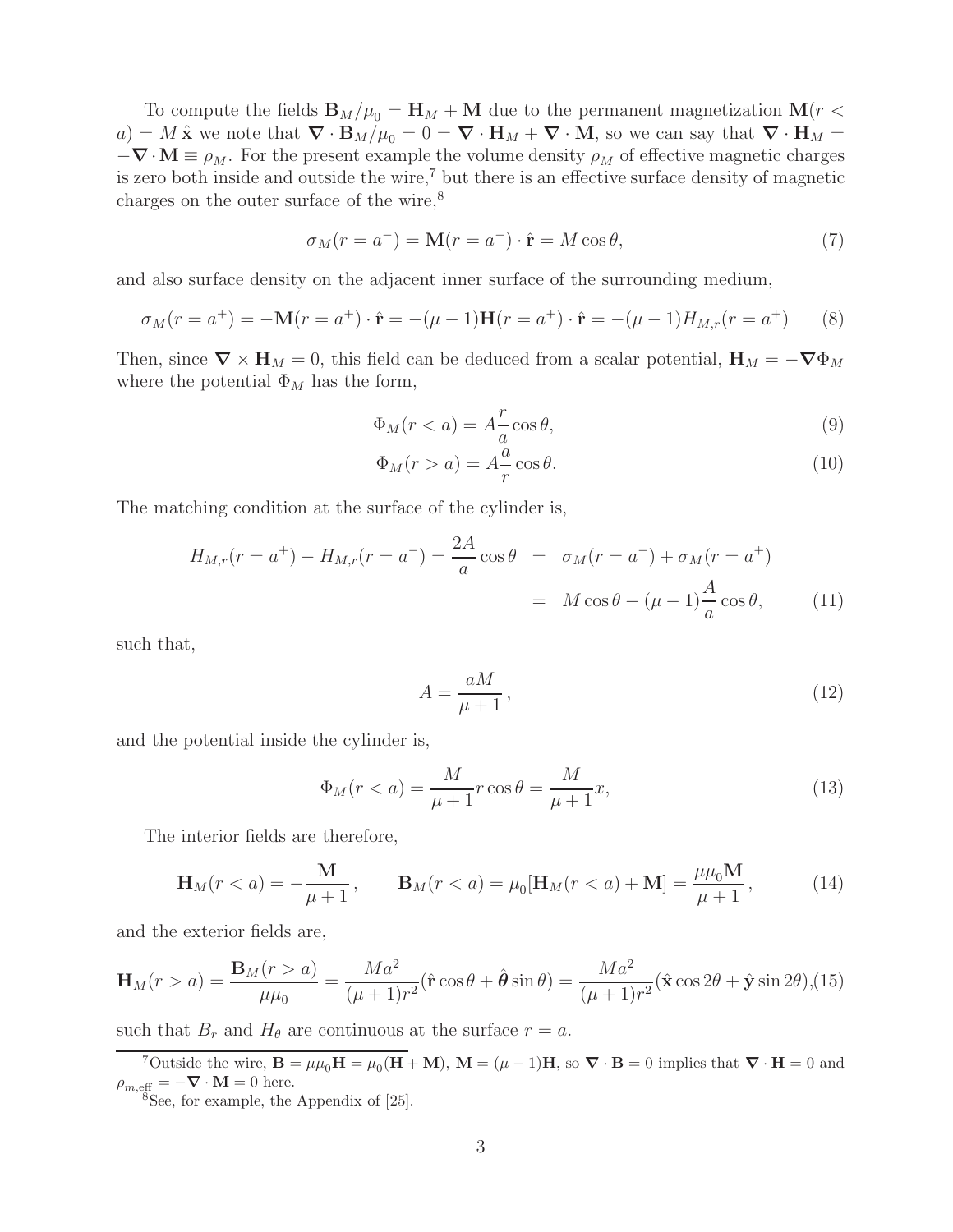The force  $\mathbf{F}_C$  per unit length on the conduction current  $\mathbf{J}_C$  (which has zero magnetization) due to the fields of the magnetization **M** is then,

$$
\mathbf{F}_{\text{Einstein-Laub},C} = \int \mathbf{J}_C \times \mu_0 \mathbf{H_M} \, d\text{Vol} = -\frac{\mu_0 I M}{\mu + 1} \hat{\mathbf{y}}.
$$
 (16)

The force  $\mathbf{F}_M$  per unit length on the magnetization due to the fields of the conduction current is then,

$$
\mathbf{F}_{\text{Einstein-Laub},M} = \int (\mathbf{M} \cdot \mathbf{\nabla}) \mu_0 \mathbf{H}_C d\text{Vol} = \int M \frac{\partial}{\partial x} \frac{\mu_0 I}{2\pi a^2} (-y \hat{\mathbf{x}} + x \hat{\mathbf{y}}) d\text{Vol} = \frac{\mu_0 I M}{2} \hat{\mathbf{y}}. (17)
$$

Thus, the total self-force,  $\mathbf{F}_C + \mathbf{F}_M = (\mu - 1)\mu_0 IM \hat{\mathbf{y}}/2(\mu + 1)$ , on the wire is nonzero for the Einstein-Laub form (4) if the relative permeability  $\mu$  of the medium surrounding the wire is not unity.9,10 **Thus, the Einstein-Laub form fails to meet their own criterion for validity.**

We can also calculate the force  $\mathbf{F}_{\mu}$  on the permeable medium at  $r > a$  using the force density (4) for the exterior fields (15), noting that in the permeable medium the magnetization is given by,

$$
\mathbf{M} = (\mu - 1)\mathbf{H} = (\mu - 1)\left(\frac{I}{2\pi r}\hat{\boldsymbol{\theta}} + \frac{Ma^2}{(\mu + 1)r^2}(\hat{\mathbf{r}}\cos\theta + \hat{\boldsymbol{\theta}}\sin\theta)\right),\tag{19}
$$

and that  $\partial \hat{\mathbf{r}}/\partial \theta = \hat{\boldsymbol{\theta}}, \ \partial \hat{\boldsymbol{\theta}}/\partial \theta = -\hat{\mathbf{r}},$ 

$$
\mathbf{F}_{\mathrm{E-L},\mu} = \int_{r>a} (\mathbf{M} \cdot \nabla) \mu_0 \mathbf{H} d\mathrm{Vol}
$$
  
\n
$$
= (\mu - 1)\mu_0 \int \left[ \frac{I}{2\pi r^2} \frac{\partial}{\partial \theta} + \frac{Ma^2}{(\mu + 1)r^2} \left( \cos \theta \frac{\partial}{\partial r} + \frac{\sin \theta}{r} \frac{\partial}{\partial \theta} \right) \right]
$$
  
\n
$$
\left( \frac{I}{2\pi r} \hat{\theta} + \frac{Ma^2}{(\mu + 1)r^2} (\hat{r} \cos \theta + \hat{\theta} \sin \theta) \right) d\mathrm{Vol}
$$
  
\n
$$
= \frac{(\mu - 1)\mu_0 I Ma^2}{2\pi (\mu + 1)} \int_a^\infty r dr \int_0^{2\pi} d\theta \frac{-\hat{r} \sin \theta + \hat{\theta} \cos \theta}{r^4}
$$
  
\n
$$
= \frac{(\mu - 1)\mu_0 I Ma^2}{2\pi (\mu + 1)} \int_a^\infty \frac{dr}{r^3} \int_0^{2\pi} d\theta \left( -\hat{\mathbf{x}} \sin 2\theta + \hat{\mathbf{y}} \cos 2\theta \right) = 0. \tag{20}
$$

#### **2.2 Force on a Permeable Wire in an External Magnetic Field**

Consider a current-carrying wire of relative permeability  $\mu$  that is embedded in a medium of relative permeability  $\mu'$ . The wire runs along the *z*-axis, has area A, carries conduction

$$
\mathbf{F}_{\text{self, Einstein},M} = \int (\mathbf{M} \cdot \mathbf{\nabla}) \mu_0 \mathbf{H}_M d\text{Vol} = 0.
$$
 (18)

<sup>10</sup>See the Appendix for the case that the permeable medium has inner radius  $b > a$ .

<sup>&</sup>lt;sup>9</sup>For completeness, we note that the force on the magnetization due to its own field is zero using either form  $(1)$  or  $(4)$ ,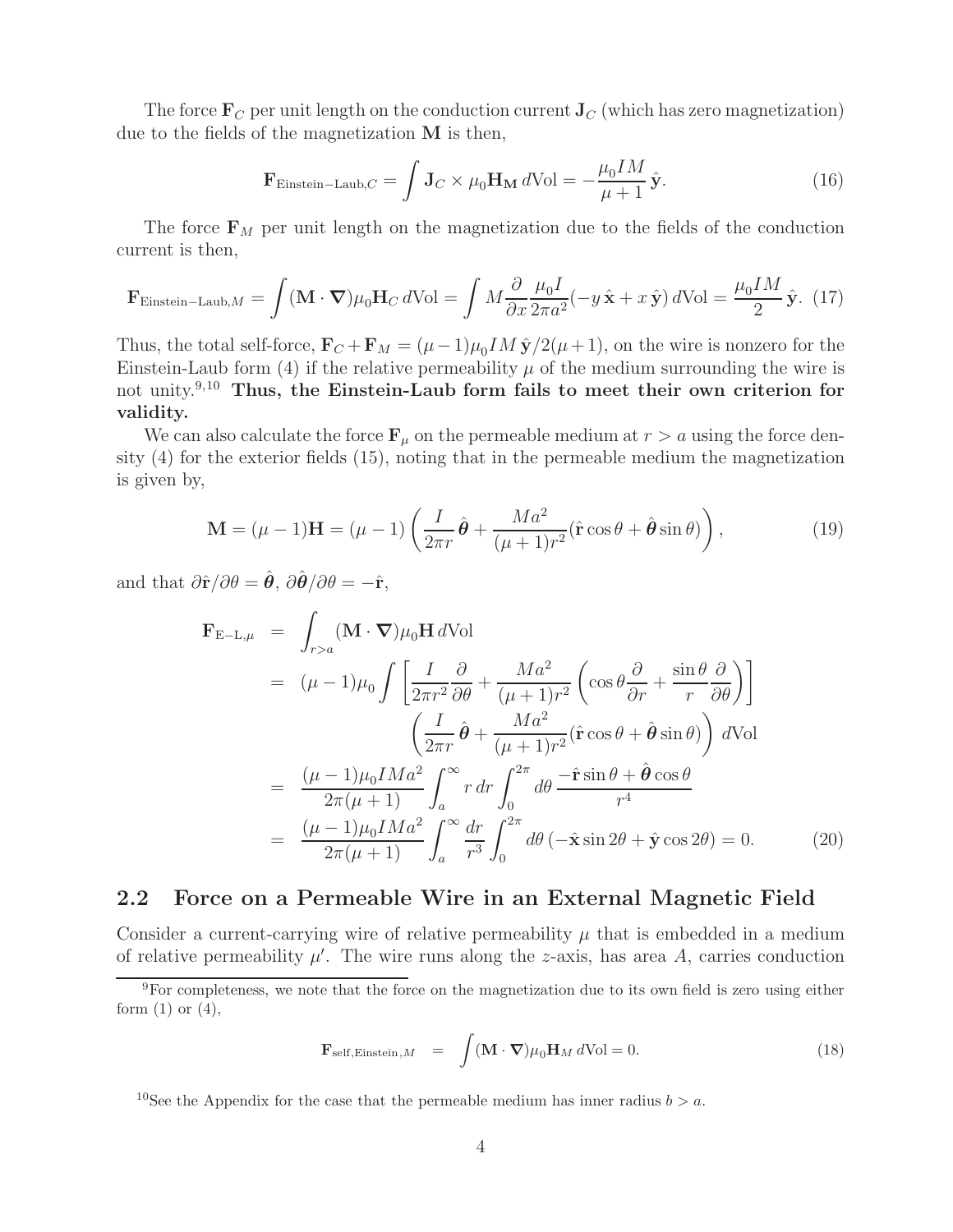current,

$$
\mathbf{J}_{\text{cond}} = \frac{I}{A} \hat{\mathbf{z}},\tag{21}
$$

and is immersed in an "initial" (external) magnetic field,

$$
\mathbf{B}_{i} = B_{0} \hat{\mathbf{x}}, \qquad \mathbf{H}_{i} = H_{0} \hat{\mathbf{x}} = \frac{\mathbf{B}_{i}}{\mu' \mu_{0}} = \frac{B_{0}}{\mu' \mu_{0}} \hat{\mathbf{x}}.
$$
 (22)

The force per unit length on the wire according to eq. (1) is,

$$
\mathbf{F}_{\text{Biot-Savart}} = I\,\hat{\mathbf{z}} \times B_0\,\hat{\mathbf{x}} = IB_0\,\hat{\mathbf{y}},\tag{23}
$$

as confirmed experimentally  $[1]^{11}$  (and which can be deduced by several other methods as reviewed in [3]).

Section 2.1 confirmed for a the original example of [10] that the Einstein-Laub force density (4) results in no net magnetic force of the system on itself. This suggests that if we write the total magnetic field as,

$$
\mathbf{B} = \mathbf{B}_i + \mathbf{B}_w, \qquad \mathbf{H} = \mathbf{H}_i + \mathbf{H}_w. \tag{24}
$$

where  $\mathbf{B}_w$  and  $\mathbf{H}_w$  are the fields induced in the system by the presence of the wire, then it would suffice to compute the force on the wire using the only the "initial" field  $H_i$ . That is,

$$
\mathbf{F}_{\text{Einstein-Laub}} = \mu_0 \int [\mathbf{J}_{\text{cond}} \times \mathbf{H}_i + (\mathbf{M} \cdot \nabla) \mathbf{H}_i] d\text{Vol}. \tag{25}
$$

Since the "initial" magnetic field  $H_i$  is uniform in space the gradient term in eq. (25) makes no contribution for any form of magnetization **M**, and eq. (25) predicts the force per unit length on the wire to be,

$$
\mathbf{F}_{\text{Einstein-Laub}} = \mu_0 I H_0 \hat{\mathbf{y}} = \frac{I B_0}{\mu'} \hat{\mathbf{y}},\tag{26}
$$

which differs from the "correct" result (23) when the relative permeability  $\mu'$  of the medium surrounding the wire is different from unity.<sup>12</sup>

To clarify this discrepancy, we go into more detail, based on the "wire" shown in the figure below from p. 545 of [10], which is a strip of magnetic material of relative permeability  $\mu$ , surrounded by a medium with relative permeability  $\mu'^{13}$  The initial/external magnetic field  $\mathbf{B}_i = \mu' \mu_0 \mathbf{H}_i = B_0 \hat{\mathbf{x}}$  points downwards in the figure. The current  $\mathbf{I} = I \hat{\mathbf{z}}$  is out of the page, so the Biot-Savart force  $IB_0 \hat{y}$  per unit length due to the initial field acting on the current points to the right (the  $+y$ -direction).

<sup>&</sup>lt;sup>11</sup>Einstein and Laub [10] were aware that eq.  $(23)$  is the experimental result. It would be interesting to know what data on this topic were available in 1908.

<sup>&</sup>lt;sup>12</sup>This case was not considered in [10].

<sup>&</sup>lt;sup>13</sup>In [10],  $\mu' = 1$ .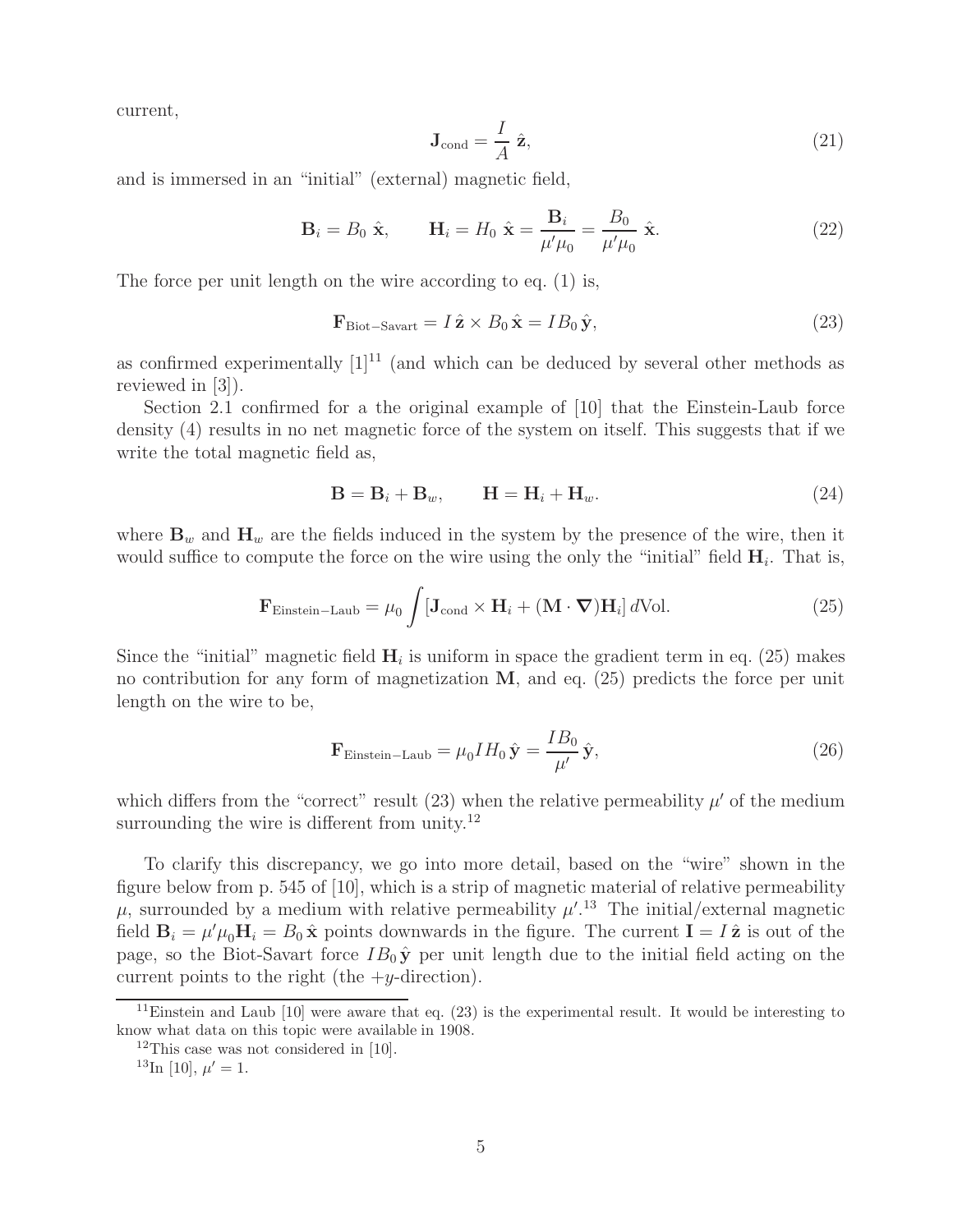$$
\begin{array}{c|c}\n & \downarrow x \\
\hline\n & \downarrow x \\
\hline\n & \uparrow x \\
\hline\n & \downarrow x \\
\hline\n & \downarrow x \\
\hline\n & \downarrow x \\
\hline\n & \downarrow x \\
\hline\n & \downarrow x \\
\hline\n & \downarrow x \\
\hline\n & \downarrow x \\
\hline\n & \downarrow x \\
\hline\n & \downarrow x \\
\hline\n & \downarrow x \\
\hline\n & \downarrow x \\
\hline\n & \downarrow x \\
\hline\n & \downarrow x \\
\hline\n & \downarrow x \\
\hline\n & \downarrow x \\
\hline\n & \downarrow x \\
\hline\n & \downarrow x \\
\hline\n & \downarrow x \\
\hline\n & \downarrow x \\
\hline\n & \downarrow x \\
\hline\n & \downarrow x \\
\hline\n & \downarrow x \\
\hline\n & \downarrow x \\
\hline\n & \downarrow x \\
\hline\n & \downarrow x \\
\hline\n & \downarrow x \\
\hline\n & \downarrow x \\
\hline\n & \downarrow x \\
\hline\n & \downarrow x \\
\hline\n & \downarrow x \\
\hline\n & \downarrow x \\
\hline\n & \downarrow x \\
\hline\n & \downarrow x \\
\hline\n & \downarrow x \\
\hline\n & \downarrow x \\
\hline\n & \downarrow x \\
\hline\n & \downarrow x \\
\hline\n & \downarrow x \\
\hline\n & \downarrow x \\
\hline\n & \downarrow x \\
\hline\n & \downarrow x \\
\hline\n & \downarrow x \\
\hline\n & \downarrow x \\
\hline\n & \downarrow x \\
\hline\n & \downarrow x \\
\hline\n & \downarrow x \\
\hline\n & \downarrow x \\
\hline\n & \downarrow x \\
\hline\n & \downarrow x \\
\hline\n & \downarrow x \\
\hline\n & \downarrow x \\
\hline\n & \downarrow x \\
\hline\n & \downarrow x \\
\hline\n & \downarrow x \\
\hline\n & \downarrow x \\
\hline\n & \downarrow x \\
\hline\n & \downarrow x \\
\hline\n & \downarrow x \\
\hline\n & \downarrow x \\
\hline\n & \downarrow x \\
\hline\n & \downarrow x \\
\hline\n & \downarrow x \\
\hline\n & \downarrow x \\
\hline\n & \downarrow x \\
\hline\n & \downarrow x \\
\hline\n & \downarrow x \\
\hline\n & \downarrow x \\
\hline\n & \downarrow x \\
\hline\n & \downarrow x \\
\hline\n & \downarrow x \\
\hline\n & \downarrow x \\
\hline\n & \downarrow x \\
\hline
$$

If the strip carried no current, and its thickness a in x is much less than its width b in y, the magnetic field inside the strip (due to the external sources) would be approximately,

$$
\mathbf{B}_{\text{ext,in}} = \mathbf{B}_i = B_0 \hat{\mathbf{x}}, \qquad \mathbf{H}_{\text{ext,in}} = \frac{\mathbf{B}_{\text{ext,in}}}{\mu \mu_0} = \frac{B_0}{\mu \mu_0} \hat{\mathbf{x}}, \tag{27}
$$

noting that the normal component of **B** is continuous across the boundaries at  $|x| = a/2$ . The magnetic field inside the wire,  $(|x| < a/2, |y| < b/2)$ , due to the current I in the wire is given approximately by,

$$
\mathbf{H}_{\text{wire,in}} = \frac{Ix}{ab}\hat{\mathbf{y}}, \qquad \mathbf{B}_{\text{wire,in}} = \mu\mu_0 \mathbf{H}_{\text{in}} = \frac{\mu\mu_0 Ix}{ab}\hat{\mathbf{y}}.
$$
 (28)

The total magnetic field inside the wire is the sum of eqs. (27) and (28),

$$
\mathbf{B}_{\rm in} = B_0 \hat{\mathbf{x}} + \frac{\mu \mu_0 I x}{ab} \hat{\mathbf{y}}, \qquad \mathbf{H}_{\rm in} = \frac{B_0}{\mu \mu_0} \hat{\mathbf{x}} + \frac{I x}{ab} \hat{\mathbf{y}}.
$$
 (29)

The magnetization density **M** inside the wire is approximately given by,

$$
\mathbf{M}_{\rm in} = (\mu - 1)\mathbf{H}_{\rm in} = (\mu - 1)\left(\frac{B_0}{\mu\mu_0}\hat{\mathbf{x}} + \frac{Ix}{ab}\hat{\mathbf{y}}\right). \tag{30}
$$

Then,

$$
(\mathbf{M}_{\rm in} \cdot \mathbf{\nabla}) \mathbf{H}_{\rm in} = (\mu - 1) \left( \frac{B_0}{\mu \mu_0} \frac{\partial}{\partial x} - \frac{I x}{a b} \frac{\partial}{\partial y} \right) \left( \frac{B_0}{\mu \mu_0} \hat{\mathbf{x}} + \frac{I x}{a b} \hat{\mathbf{y}} \right) = \left( 1 - \frac{1}{\mu} \right) \frac{I B_0}{a b} \hat{\mathbf{y}}. \tag{31}
$$

and the total force on the wire according to the Einstein-Laub prescription is,

$$
\mathbf{F}_{\rm E-L} = \mu_0 \int [\mathbf{J}_{\rm cond} \times \mathbf{H}_{\rm in} + (\mathbf{M}_{\rm in} \cdot \nabla) \mathbf{H}_{\rm in}] d\text{Vol} = \frac{IB_0}{\mu} \hat{\mathbf{y}} + \left(1 - \frac{1}{\mu}\right) IB_0 \hat{\mathbf{y}} = IB_0 \hat{\mathbf{y}}, \tag{32}
$$

which agrees with the "correct" result  $(23)$ .

However, the force of the wire on itself seems to be nonzero. To show this, we note that the magnetic field due to the wire is, inside the wire,

$$
\mathbf{H}_w = \mathbf{H}_{\text{in}} - \mathbf{H}_i = \left(\frac{1}{\mu} - \frac{1}{\mu'}\right) \frac{B_0}{\mu_0} \hat{\mathbf{x}} + \frac{Ix}{ab} \hat{\mathbf{y}}.
$$
 (33)

Then,  $(M_{\text{in}} \cdot \nabla)H_w = (M_{\text{in}} \cdot \nabla)H_{\text{in}}$ , so the self force is,

$$
\mathbf{F}_{\text{E-L,self}} = \mu_0 \int [\mathbf{J}_{\text{cond}} \times \mathbf{H}_w + (\mathbf{M}_{\text{in}} \cdot \nabla) \mathbf{H}_w] d\text{Vol} = \left(\frac{1}{\mu} - \frac{1}{\mu'}\right) I B_0 \hat{\mathbf{y}} + \left(1 - \frac{1}{\mu}\right) I B_0 \hat{\mathbf{y}}
$$
  
=  $\left(1 - \frac{1}{\mu'}\right) I B_0 \hat{\mathbf{y}}.$  (34)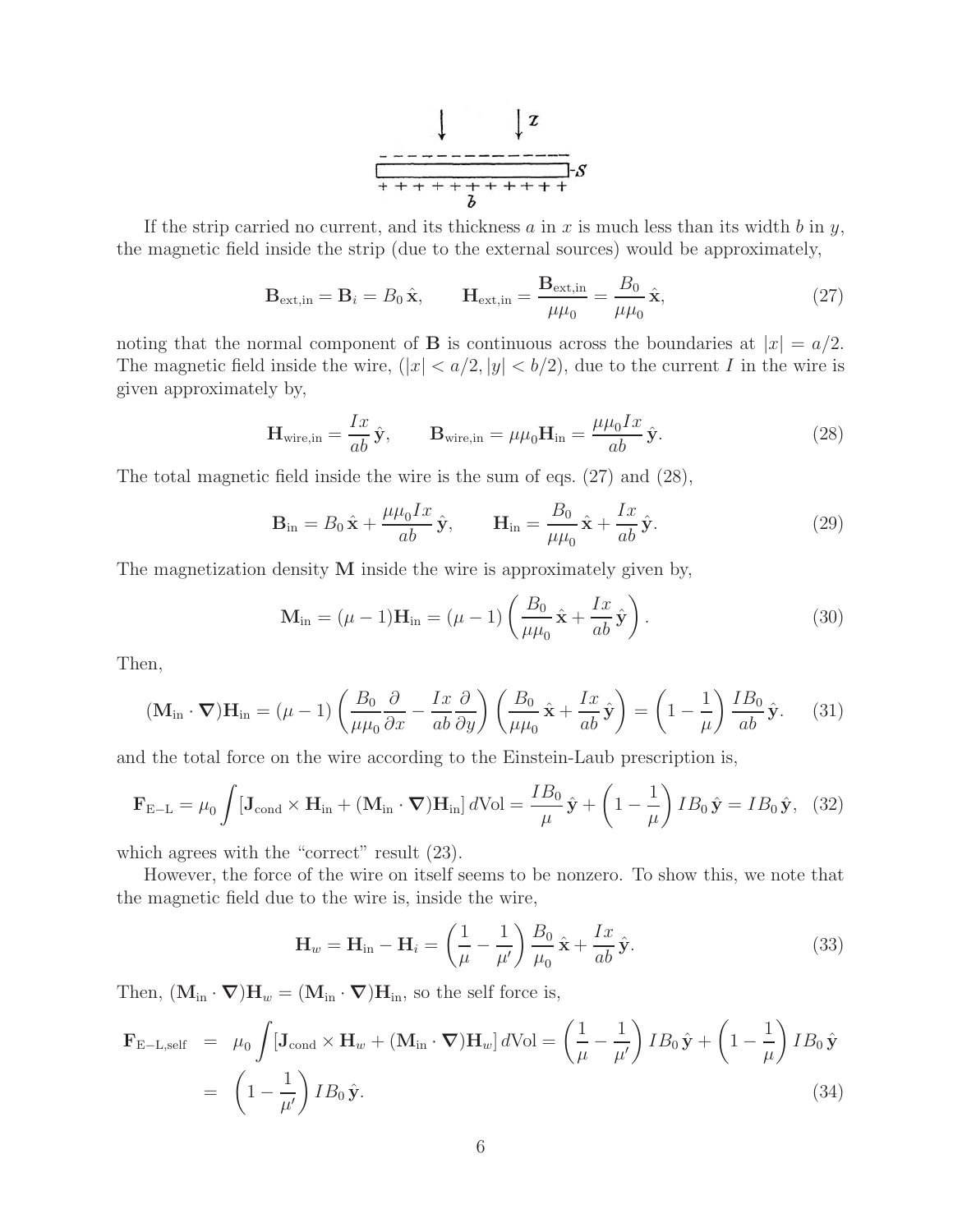We note that the sum of eqs.  $(26)$  and  $(34)$  is indeed the "correct" result  $(23)$ , but the self force is nonzero when the relative permeability  $\mu'$  of the medium surrounding the wire differs from unity.

**Thus, both examples in the paper [10] of Einstein and Laub demonstrate that their form (4) is invalid, when applied to a situations only very slightly different from those which they considered.**

*In their discussion of this example, Einstein and Laub first computed "effective" magnetic charge densities inside the wire and on its surface, and then computed forces on these "effective" charges. However, their final form (4) is not obviously related to these "effective" charges (which represent yet another way of making force calculations in magnetic media, as reviewed in sec. 3.2 of [2] and sec. 7 of [3]).*

### **2.3 Can Conduction Currents Be Replaced by an Effective Magnetization?**

*A broader discussion of this topic is given in [26].*

In footnote 2 we remarked that magnetization **M** is associated with an effective current density,

$$
\mathbf{J}_M = \nabla \times \mathbf{M}.\tag{35}
$$

Can the conduction current  $J_C$  that appears in eq. (4) be replaced by an effective magnetization  $M_C$  such that the Einstein-Laub force density could be written as,

$$
\mathbf{f}_{\text{Einstein-Laub}} = \mu_0 (\mathbf{M}_{\text{total}} \cdot \mathbf{\nabla}) \mathbf{H}, \quad \text{where} \quad \mathbf{M}_{\text{total}} = \mathbf{M}_{\text{quantum}} + \mathbf{M}_C, \tag{36}
$$

noting that "ordinary" magnetization is actually a quantum effect not well described in detail by classical electrodynamics?

In the thought experiment of Einstein and Laub (sec. 2.1),  $J_C = I \hat{\mathbf{z}} / \pi a^2$ , so the corresponding effective magnetization is,

$$
\mathbf{M}_C = \frac{Ir}{2\pi a^2} \hat{\boldsymbol{\theta}}, \qquad \text{such that} \qquad \mathbf{J}_C = \nabla \times \mathbf{M}_C. \tag{37}
$$

The total magnetic field is,

$$
\mathbf{H} = \mathbf{H}_C + \mathbf{H}_M = \frac{Ir\,\hat{\boldsymbol{\theta}}}{2\pi a^2} - \frac{M\,\hat{\mathbf{x}}}{2} = \frac{I(-\hat{\mathbf{x}}\,y + \hat{\mathbf{y}}\,x)}{2\pi a^2} - \frac{M\,\hat{\mathbf{x}}}{2} = \frac{Ir\,\hat{\boldsymbol{\theta}}}{2\pi a^2} - \frac{M(\hat{\mathbf{r}}\cos\theta - \hat{\boldsymbol{\theta}}\sin\theta)}{2}.\text{(38)}
$$

The Einstein-Laub force per unit length on the conduction current is then,

$$
\mathbf{F}_{\text{Einstein-Laub},C} = \mu_0 \int (\mathbf{M}_C \cdot \nabla) \mathbf{H}_{\text{total}} d\text{Vol}
$$
  
\n
$$
= \mu_0 \int \frac{Ir}{2\pi a^2} \frac{1}{r} \frac{\partial}{\partial \theta} \left( \frac{Ir\,\hat{\theta}}{2\pi a^2} - \frac{M(\hat{\mathbf{r}}\cos\theta - \hat{\theta}\sin\theta)}{2} \right) d\text{Vol}
$$
  
\n
$$
= \frac{\mu_0 IM}{4\pi a^2} \int (\hat{\mathbf{r}}\sin\theta + \hat{\theta}\cos\theta) d\text{Vol} = 0,
$$
 (39)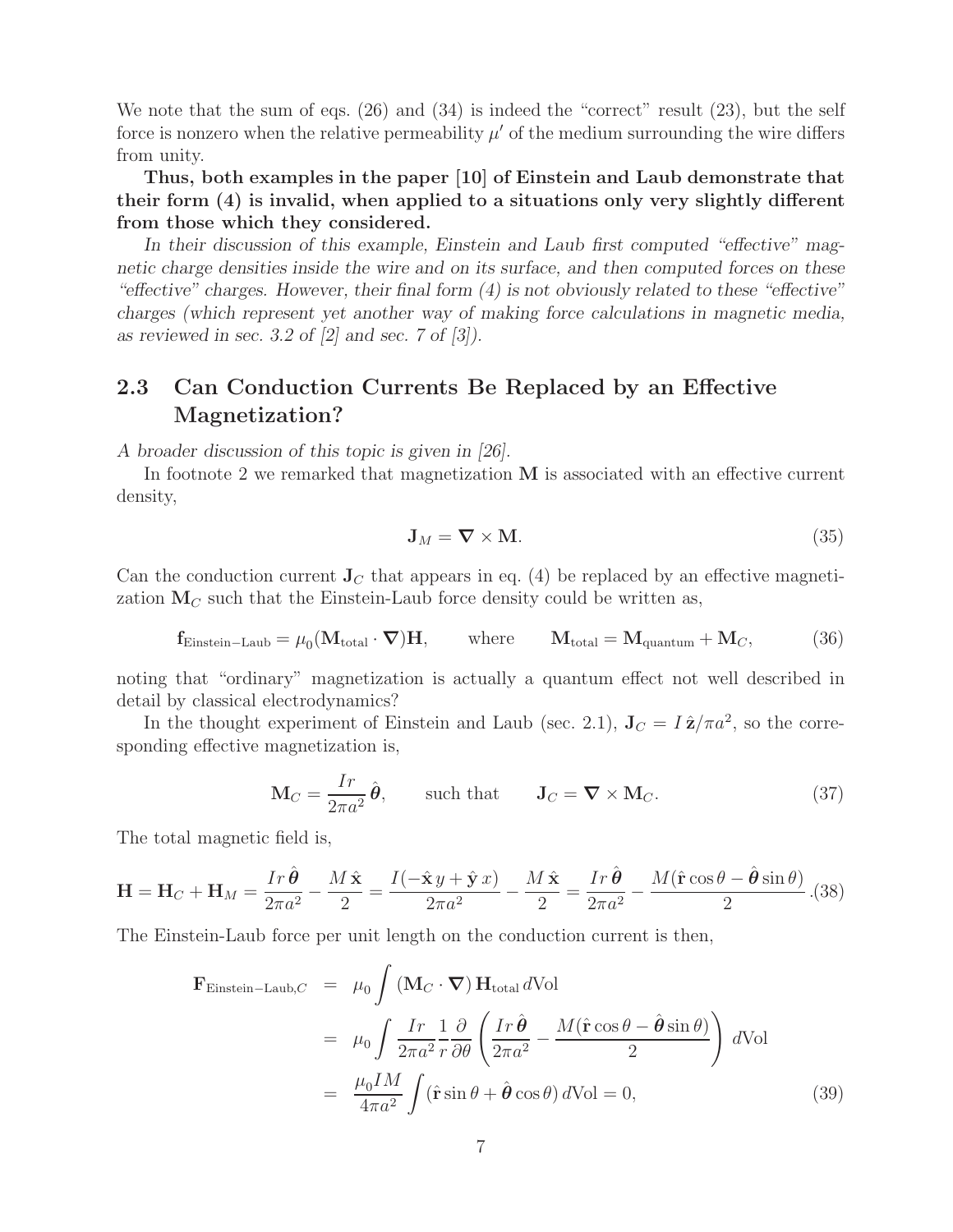which differs from that found in eq.  $(16)$ , and that on the (quantum) magnetization is (as previously found in eq. (17)),

$$
\mathbf{F}_{\text{Einstein-Laub},M} = \mu_0 \int (\mathbf{M}_M \cdot \nabla) \mathbf{H}_{\text{total}} d\text{Vol} \n= \mu_0 \int M \frac{\partial}{\partial x} \left( \frac{I(-\hat{\mathbf{x}} y + \hat{\mathbf{y}} x)}{2\pi a^2} - \frac{M \hat{\mathbf{x}}}{2} \right) d\text{Vol} = \frac{\mu_0 M I \hat{\mathbf{y}}}{2}.
$$
\n(40)

Hence, the total self force on the wire would be nonzero in the Einstein-Laub formalism if one replaced the conduction current by an effective magnetization. We conclude that **conduction currents cannot be replaced by an effective magnetization**.

#### **2.4 Comments**

The slight extensions presented here of the original test examples of Einstein and Laub [10] of their force density (4) show that it suffers from the defect of having nonzero forces of systems on themselves.

It is not clear to the author how Einstein and Laub arrived at their expression (4). A possible derivation is given in Appendix B of [27], where the delicate issue of how to avoid nonzero self forces is not discussed. The derivation starts with the Lorentz force law written as,

$$
\mathbf{f} = \rho_{\text{total}} \mathbf{E}_{\text{total}} + \mathbf{J}_{\text{total}} \times \mathbf{B}_{\text{total}}.
$$
\n(41)

However, it is well known<sup>14</sup> that this version gives incorrect results if the fields  $\bf{E}$  and  $\bf{B}$ include contributions from the charge and current densities being acted upon. This defect propagates through the derivation [27] to eq. (B.7), the Einstein-Laub force density.

Some of the methods that avoid inclusion of self forces in computations of magnetic forces are reviewed in [3].

# **A Appendix: Variant on the Permanently Magnetized Wire**

In this Appendix we consider a variant of the example in sec. 2.1 in which the wire of radius a with transverse, permanent magnetization  $\mathbf{M}(r < a) = M \hat{\mathbf{x}}$  is surrounded by vacuum for  $a < r < b$  and then by a medium of relative permeability  $\mu$  for  $r > b$ .

The conduction-current density inside the wire is, as before,

$$
\mathbf{J}_C(r
$$

and the azimuthal magnetic field due to this current follows from Ampère's law as,

$$
\mathbf{B}_{C}(r < a) = \mu_{0}\mathbf{H}_{C}(r < a) = \frac{\mu_{0}Ir}{2\pi a^{2}}\hat{\boldsymbol{\theta}} = \frac{\mu_{0}I}{2\pi a^{2}}(-y\hat{\mathbf{x}} + x\hat{\mathbf{y}}),
$$
(43)

 $14$ See, for example, sec. 4 of  $[2]$ .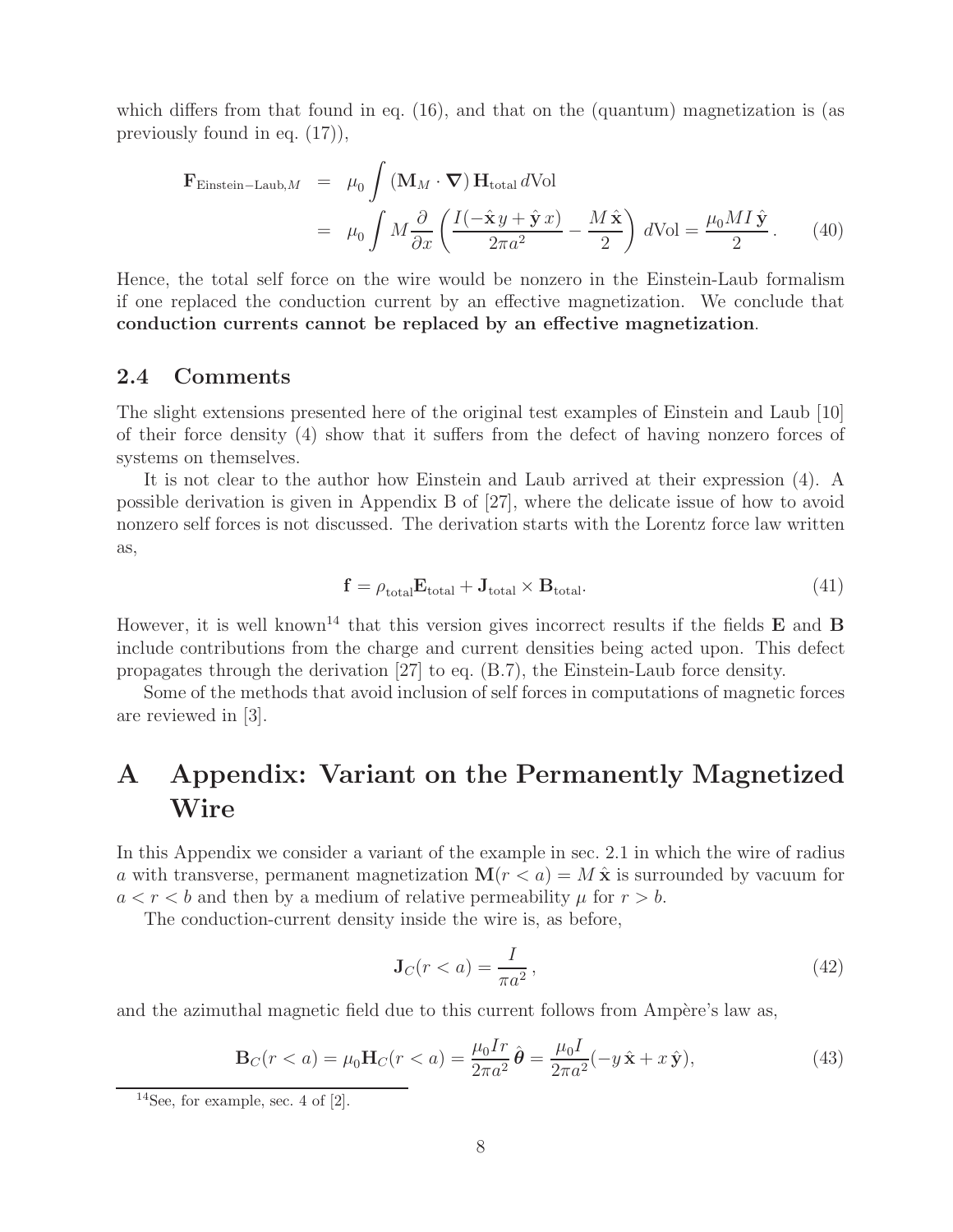in a cylindrical coordinate system  $(r, \theta, z)$ .

To compute the fields  $\mathbf{B}_M/\mu_0 = \mathbf{H}_M + \mathbf{M}$  due to the permanent magnetization  $\mathbf{M}(r <$  $a) = M \hat{\mathbf{x}}$  we note that  $\nabla \cdot \mathbf{B}_M/\mu_0 = 0 = \nabla \cdot \mathbf{H}_M + \nabla \cdot \mathbf{M}$ , so we can say that  $\nabla \cdot \mathbf{H}_M =$  $-\nabla \cdot \mathbf{M} \equiv \rho_M$ . For the present example the volume density  $\rho_M$  of effective magnetic charges is zero, but there are effective surface densities of magnetic charges on the outer surface of the wire,

$$
\sigma_M(r = a^-) = \mathbf{M}(r = a^-) \cdot \hat{\mathbf{r}} = M \cos \theta,\tag{44}
$$

and also on the inner surface of the permeable medium at  $r > b$ , where  $\mathbf{M} = (\mu - 1)\mathbf{H}$ ,

$$
\sigma_M(r = b^+) = -\mathbf{M}(r = b^+) \cdot \hat{\mathbf{r}} = -(\mu - 1)\mathbf{H}(r = b^+) \cdot \hat{\mathbf{r}} = -(\mu - 1)H_{M,r}(r = b^+) \tag{45}
$$

Then, since  $\nabla \times \mathbf{H}_M = 0$ , this field can be deduced from a (continuous) scalar potential,  $\mathbf{H}_M = -\nabla \Phi_M$  where the potential  $\Phi_M$  has the form,

$$
\Phi_M(r < a) = A\frac{r}{a}\cos\theta,\tag{46}
$$

$$
\Phi_M(a < r < b) = C\frac{r}{a}\cos\theta + D\frac{a}{r}\cos\theta,\tag{47}
$$

$$
\Phi_M(r > b) = B\frac{a}{r}\cos\theta. \tag{48}
$$

Continuity of  $\Phi_M$  at  $r = a$  and b fixes coefficients C and D in terms of A and B, such that,

$$
\Phi_M(a < r < b) = \left[ (B - A) ar + (b^2 A - a^2 B) \frac{a}{r} \right] \frac{\cos \theta}{b^2 - a^2}.
$$
\n(49)

The matching condition at the surface  $r = a$  is,

$$
M \cos \theta = \sigma_M(r = a^-) = H_{M,r}(r = a^+) - H_{M,r}(r = a^-) = -\frac{\partial \Phi_M(r = a^+)}{\partial r} + \frac{\partial \Phi_M(r = a^-)}{\partial r}
$$
  
= 
$$
[(3b^2 - a^2) A - 2a^2 B] \frac{\cos \theta}{a(b^2 - a^2)},
$$
 (50)

and that at the surface  $r = b$  is,

$$
H_{M,r}(r = b^{+}) - H_{M,r}(r = b^{-}) = \sigma_M(r = b^{+} -) = -(\mu - 1)H_{M,r}(r = b^{+}),
$$
\n(51)

such that,

$$
\mu H_{M,r}(r = b^+) = H_{M,r}(r = b^-),\tag{52}
$$

$$
A = \frac{aM}{2} \left( 1 - \frac{\mu - 1}{\mu + 1} \frac{a^2}{b^2} \right), \qquad B = \frac{aM}{\mu + 1},
$$
\n(53)

and the potential inside the cylinder is,

$$
\Phi_M(r < a) = \frac{M}{2} \left( 1 - \frac{\mu - 1}{\mu + 1} \frac{a^2}{b^2} \right) r \cos \theta = \frac{M}{2} \left( 1 - \frac{\mu - 1}{\mu + 1} \frac{a^2}{b^2} \right) x,\tag{54}
$$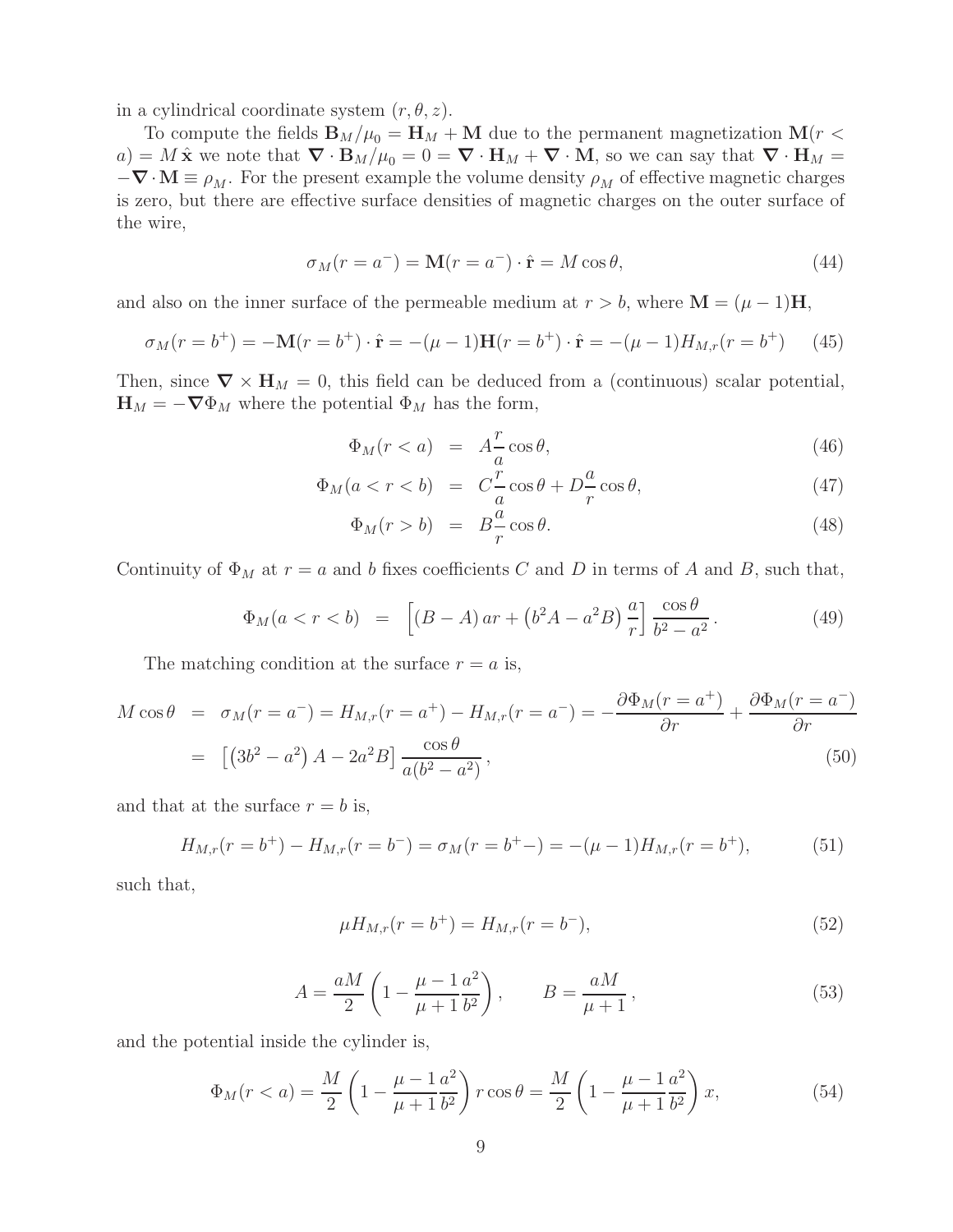The interior fields are therefore,

$$
\mathbf{H}_M(r < a) = -\frac{\mathbf{M}}{2} \left( 1 - \frac{\mu - 1}{\mu + 1} \frac{a^2}{b^2} \right), \qquad \mathbf{B}_M(r < a) = \frac{\mu_0 \mathbf{M}}{2} \left( 1 + \frac{\mu - 1}{\mu + 1} \frac{a^2}{b^2} \right), \qquad (55)
$$

The force  $\mathbf{F}_C$  per unit length on the conduction current  $\mathbf{J}_C$  (which has zero magnetization) due to the fields of the magnetization **M** is then,

$$
\mathbf{F}_{\text{Einstein-Laub},C} = \int \mathbf{J}_C \times \mu_0 \mathbf{H_M} \, d\text{Vol} = -\frac{\mu_0 IM}{2} \left( 1 - \frac{\mu - 1}{\mu + 1} \frac{a^2}{b^2} \right) \hat{\mathbf{y}}.
$$
 (56)

The force  $\mathbf{F}_M$  per unit length on the magnetization due to the fields of the conduction current is then

$$
\mathbf{F}_{\text{Einstein-Laub},M} = \int (\mathbf{M} \cdot \mathbf{\nabla}) \mu_0 \mathbf{H}_C \, d\text{Vol} = \int M \frac{\partial}{\partial x} \frac{\mu_0 I}{2\pi a^2} (-y \hat{\mathbf{x}} + x \hat{\mathbf{y}}) \, d\text{Vol} = \frac{\mu_0 I M}{2} \hat{\mathbf{y}}. (57)
$$

Thus, the total self-force,  $\mathbf{F}_C + \mathbf{F}_M = (\mu - 1)\mu_0 a^2 I M \hat{\mathbf{y}}/2(\mu + 1)b^2$ , on the wire is nonzero for the Einstein-Laub form (4) if the relative permeability  $\mu$  of the medium surrounding the wire is not unity. As  $b \to a$  the self force approaches the value found in sec. 2.1.

## **Acknowledgment**

Thanks to Vladimir Hnizdo and Masud Mansuriupr for e-discussions of this problem.

# **References**

- [1] L.W. Casperson, *Forces on permeable conductors in magnetic fields*, Am. J. Phys. **70**,  $163\text{-}168\ (2002)$ , kirkmcd.princeton.edu/examples/EM/casperson\_ajp\_70\_163\_02.pdf
- [2] K.T. McDonald, *Magnetic Force on a Permeable Wire* (March 17, 2002), kirkmcd.princeton.edu/examples/permeable\_wire.pdf
- [3] K.T. McDonald, *Methods of Calculating Forces on Rigid Magnetic Media* (March 18, 2002), kirkmcd.princeton.edu/examples/magnetic\_force.pdf
- [4] J.-B. Biot and F. Savart, *Note sur la Magn´etisme de la pile de Volta*, Ann. Chem. Phys. **15**, 222 (1820), kirkmcd.princeton.edu/examples/EM/biot\_acp\_15\_222\_20.pdf English translation on p. 118 of [6].
- [5] J.-B. Biot, *Précis Élèmentaire de Physique Expérimentale*, 3<sup>rd</sup> ed., Vol. 2 (Paris, 1820), pp. 704-774, kirkmcd.princeton.edu/examples/EM/biot\_precis\_24\_v2.pdf English translation on p. 119 of [6].
- [6] R.A.R. Tricker, *Early Electrodynamics, the First Law of Circulation* (Pergamon, Oxford, 1965), kirkmcd.princeton.edu/examples/EM/tricker\_early\_em.pdf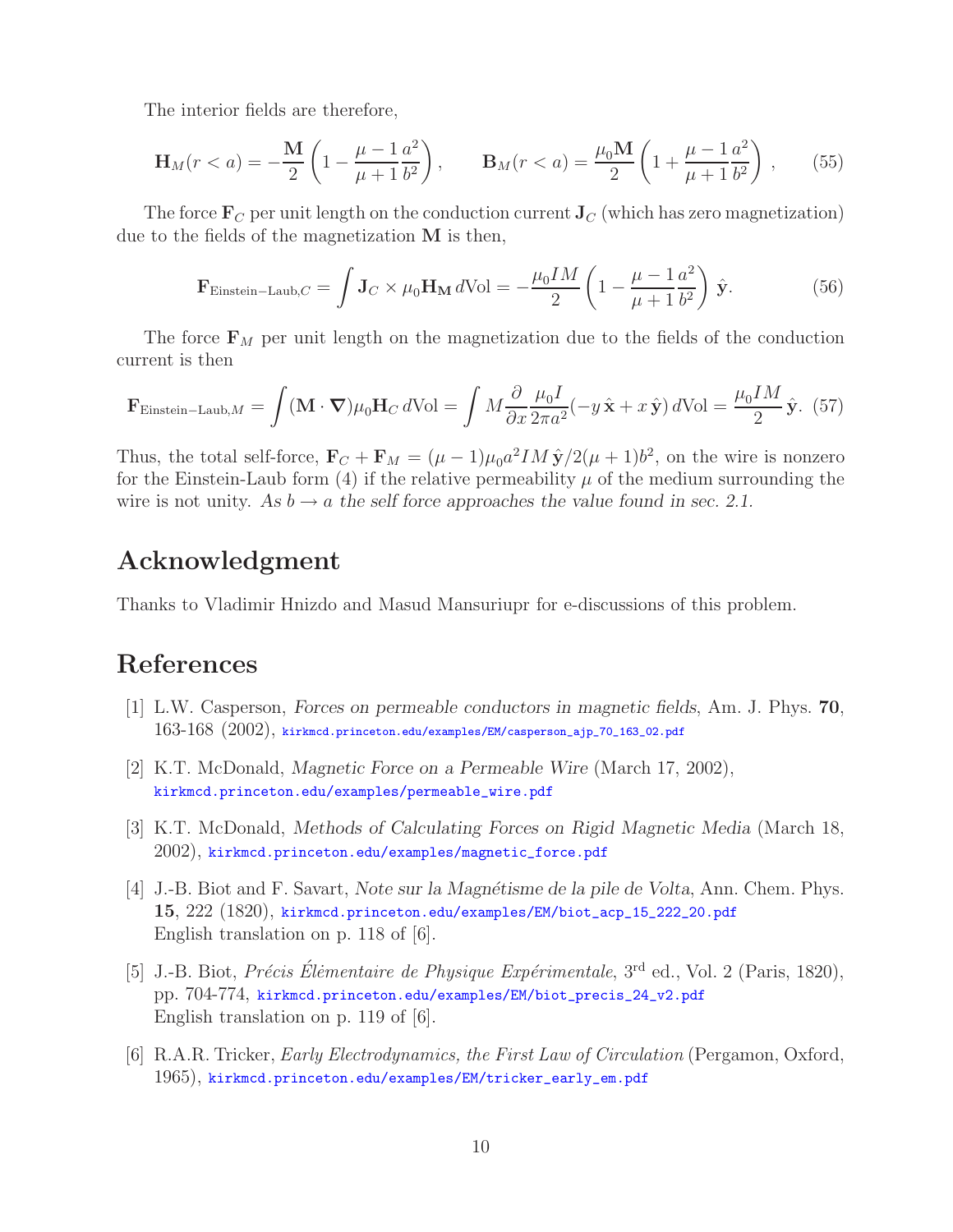- [7] A.M. Amp`ere, *Th´eorie math´ematique des Ph´enom`enes ´electro-dynamiques uniquement d´eduite de l'Exp´erience*, (Paris, 1826), pp. 40-41, kirkmcd.princeton.edu/examples/EM/ampere\_theorie\_26.pdf English translation in A.K.T. Assis and J.P.M.C. Chaib, *Ampère's Electrodynamics* (Aperion, 2015), p. 366, kirkmcd.princeton.edu/examples/EM/assis\_ampere\_15.pdf
- [8] H. Grassmann, *Neue Theorie der Elektrodynamik*, Ann. d. Phys. **64**, 1 (1845), kirkmcd.princeton.edu/examples/EM/grassmann\_ap\_64\_1\_45.pdf kirkmcd.princeton.edu/examples/EM/grassmann\_ap\_64\_1\_45\_english.pdf
- [9] J.C. Maxwell, *A Treatise on Electricity and Magnetism*, 3rd ed., vol. II, (Clarendon Press, 1892), kirkmcd.princeton.edu/examples/EM/maxwell\_treatise\_v2\_92.pdf
- [10] A. Einstein and J. Laub, *Uber die im elektromagnetishen Felde auf ruhende Köper ausge¨ubten ponderomotorishen Kr¨afte*, Ann. Phys. **26**, 541 (1908), kirkmcd.princeton.edu/examples/EM/einstein\_ap\_26\_541\_08.pdf kirkmcd.princeton.edu/examples/EM/einstein\_ap\_26\_541\_08\_english.pdf
- [11] O. Heaviside, *Electrical Papers*, Vol. 1 (Macmillan, 1894), kirkmcd.princeton.edu/examples/EM/heaviside\_electrical\_papers\_1.pdf
- [12] H.A. Lorentz, *Versuch einer Theorie der Electrischen und Optischen Erscheinungen Bewegten K¨orpern* (E.J. Brill, 1895), kirkmcd.princeton.edu/examples/EM/lorentz\_electrical\_theory\_95.pdf kirkmcd.princeton.edu/examples/EM/lorentz\_electrical\_theory\_95\_english.pdf
- [13] H.A. Lorentz, *The Theory of Electrons* (B.G. Teubner, 1909), kirkmcd.princeton.edu/examples/EM/lorentz\_theory\_of\_electrons\_09.pdf
- [14] W.K.H. Panofsky and M. Phillips, *Classical Electricity and Magnetism* (Addison-Wesley, 1995; 2nd ed. 1962), kirkmcd.princeton.edu/examples/EM/panofsky-phillips.pdf
- [15] F. Rasetti, *Deflection of mesons in magnetized iron*, Phys. Rev. **66**, 1 (1944), kirkmcd.princeton.edu/examples/EM/rasetti\_pr\_66\_1\_44.pdf This paper mentions the earlier history of erratic results on this topic.
- [16] A. Einstein and J. Laub, *Uber die elektromagnetishen Grundgleichungen für bewegte K¨oper*, Ann. Phys. **26**, 532 (1908), kirkmcd.princeton.edu/examples/EM/einstein\_ap\_26\_532\_08.pdf
- [17] *Einstein and Laub on the Electrodynamics of Moving Media*, in *The Collected Papers of Albert Einstein*, vol. 2, ed. J. Stachel (Princeton U. Press, 1989), p. 503, kirkmcd.princeton.edu/examples/EM/einstein\_laub\_08\_commentary.pdf
- [18] K.T. McDonald, *Forces on Magnetic Dipoles* (Oct. 26, 2014), kirkmcd.princeton.edu/examples/neutron.pdf
- [19] A. Einstein, *Sur les force pond´eromotrices qui agissent sur des conducteurs ferromagnétique disposés un champ magnétique et parcourus par un courant*, Arch. Sci. Phys. Nat. **30**, 323 (1910), kirkmcd.princeton.edu/examples/EM/einstein\_aspn\_30\_323\_10.pdf